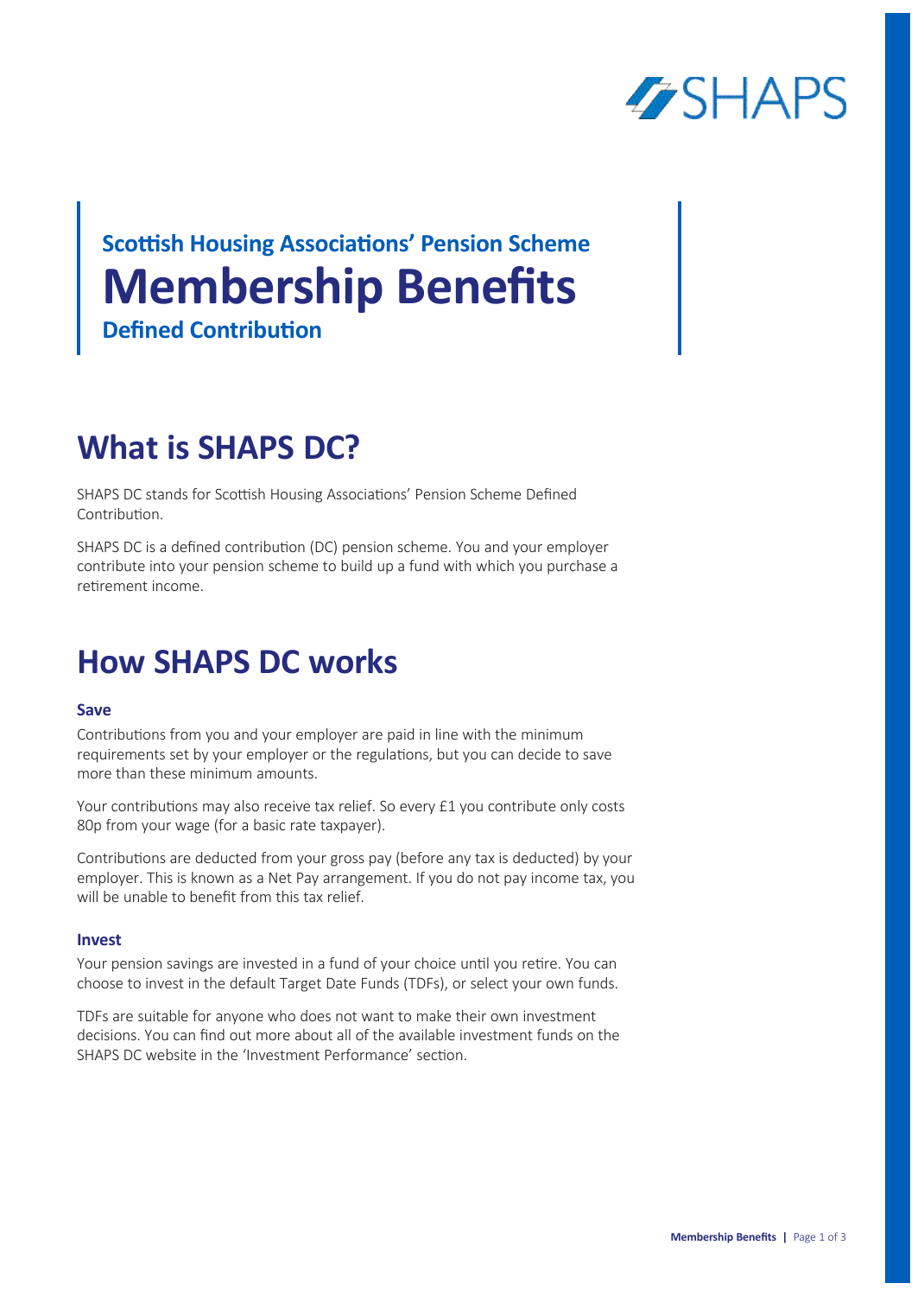### **Retire**

You can normally choose to retire at any time from age 55. You will have several retirement options available to you, from the Scheme and from third parties. You should visit **www.moneyadviceservice.org.uk/en/categories/pensions-andretirement** or call **0800 138 7777** for further information.

Options available include:

- taking your fund as a single cash lump sum;
- using your fund to buy a pension (or annuity) to give you an income for the rest of your life; and
- accessing your fund as a flexible source of retirement income, for example by using a drawdown arrangement.

You will usually have the option to take up to 25% of the money you have saved as a tax free cash lump sum when you retire (if you elect to take your entire fund as a cash lump sum, 25% will be paid tax free and the remainder will be taxed).

### **Your questions**

### **Are there any member charges?**

Yes – the charges applied to your fund vary depending on the investment choices you make.

The default investment fund – Target Date Funds, have an annual management charge of 0.5% a year, deducted from your fund. Other fund expenses also apply up to a maximum of 0.04% a year. Most of the self-select funds available have annual management charges of 0.45% each year, however the Ethical Target Date Fund, the Property Fund and the Diversified Growth Fund have higher charges. In addition all funds may incur other transaction charges, most notably when funds are being traded.

If you choose to use JLT's advised retirement service, there will be a fee payable (from £500) that is dependent on the size of your fund and the type of retirement product you decide to buy (such as an annuity or a drawdown product).

### **What happens if I leave?**

You can leave your fund invested until you retire, or transfer the value of the whole fund to another registered pension arrangement.

#### **What happens if I die before retirement?**

If you were to die before your pension has started to be paid the value of your fund would be returned to your dependants.

You may be entitled to additional life cover if your employer has chosen this provision within the Scheme.